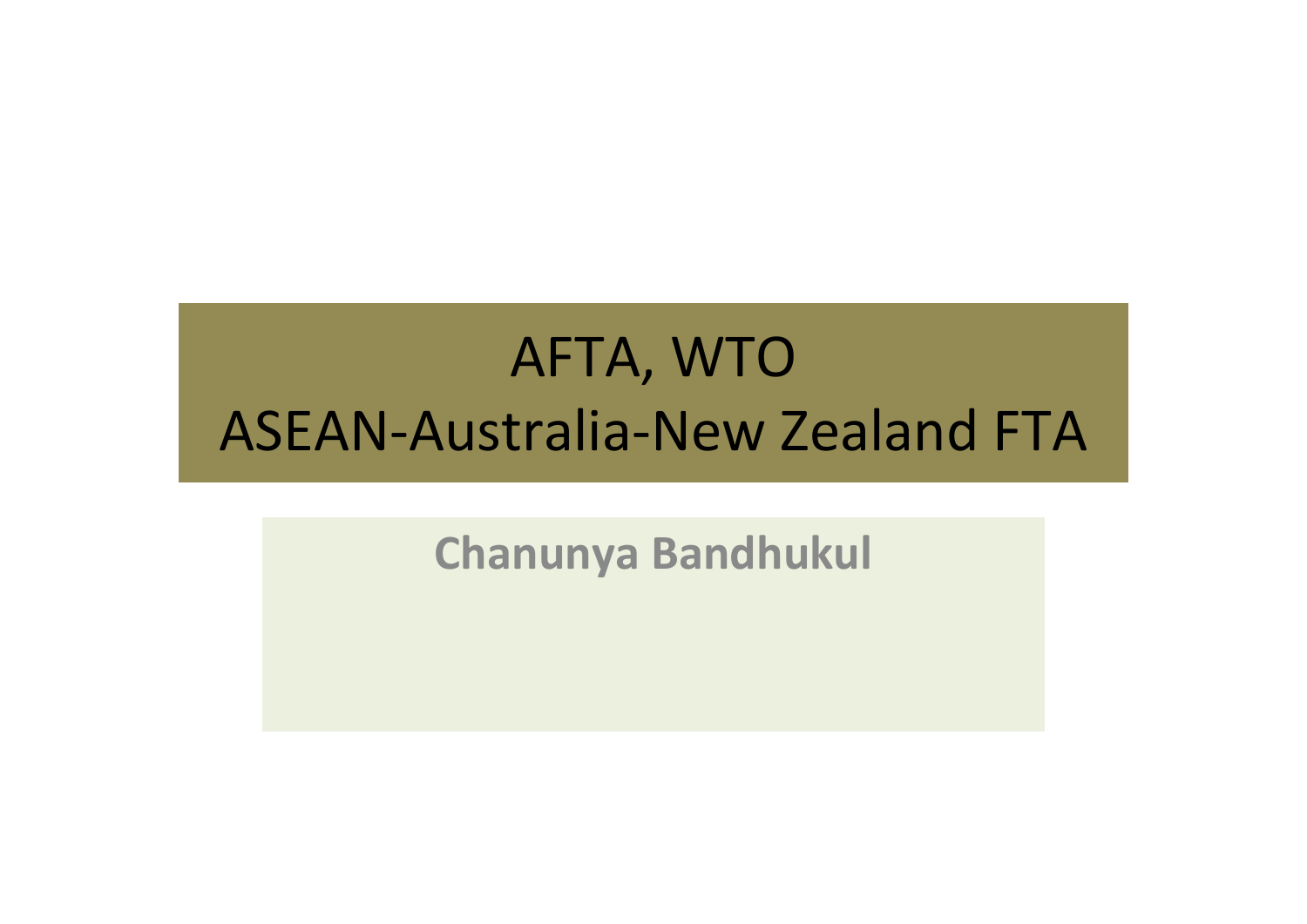# Thailand's Sugar Exports (1701)

| <b>Countries</b> | <b>Quantity (MTT)</b><br>$(2007 - 2009)$ | <b>Value (Millions USD)</b><br>$(2007 - 2009)$ |
|------------------|------------------------------------------|------------------------------------------------|
| World            | 3,622,612                                | 703.1                                          |
| Indonesia        | 1,294,759                                | 174.4                                          |
| Japan            | 737,825                                  | 97.4                                           |
| Cambodia         | 319,971                                  | 62.2                                           |
| Taiwan           | 281,028                                  | 39.3                                           |
| India            | 118,024                                  | 21.2                                           |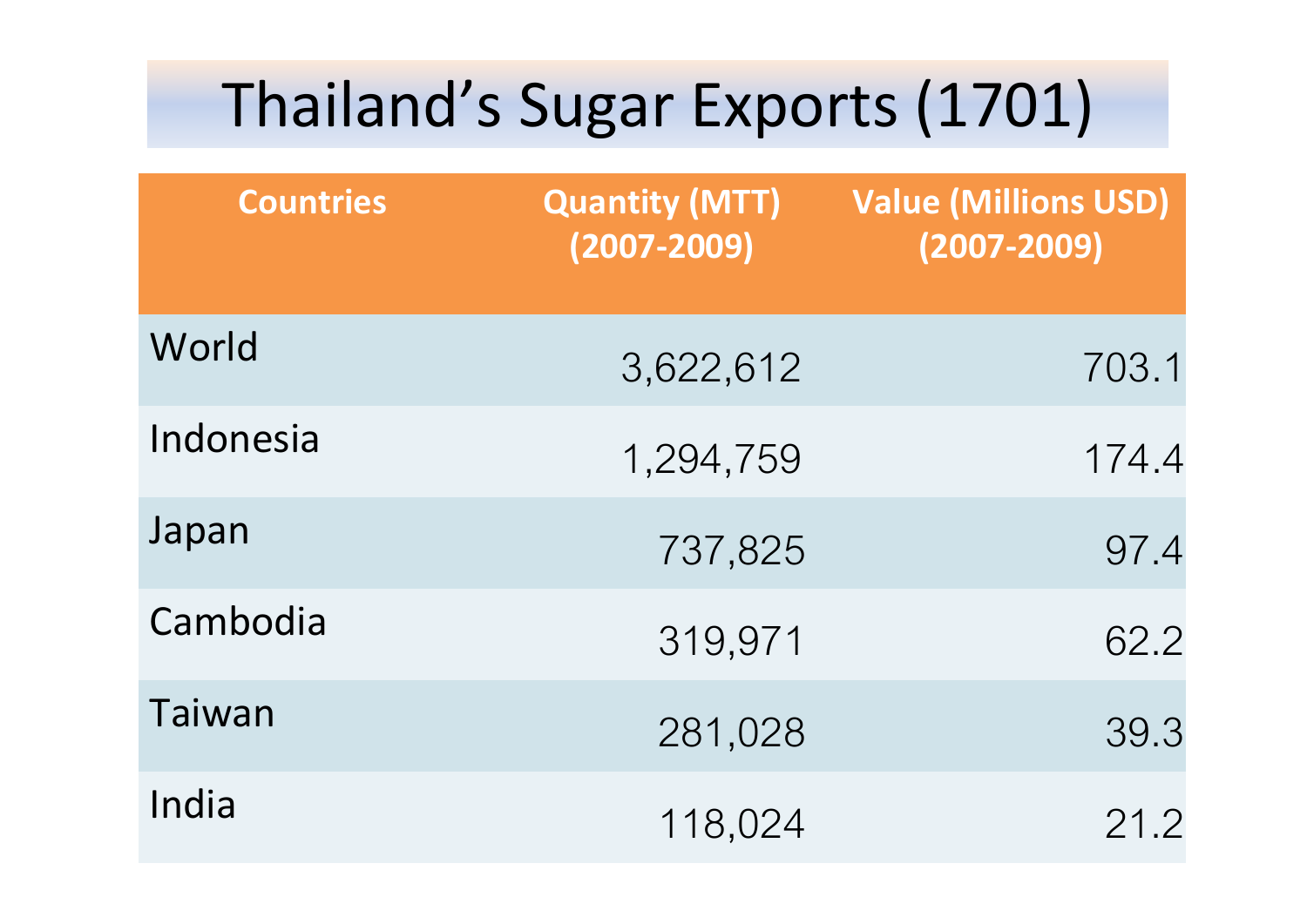# **Background on AFTA and CEPT agreement**

#### • **ASEAN Free Trade Area**

‐ established in1992

‐ to enhance intra‐regional trade by lowering tariffs through the Common Effective Preferential Tariff (CEPT) Scheme for AFTA

#### $\Box$  $\Box$  Common Effective Preferential Tariff agreement (CEPT)

- Tariff liberalisation
- Elimination of Non Tariff Measure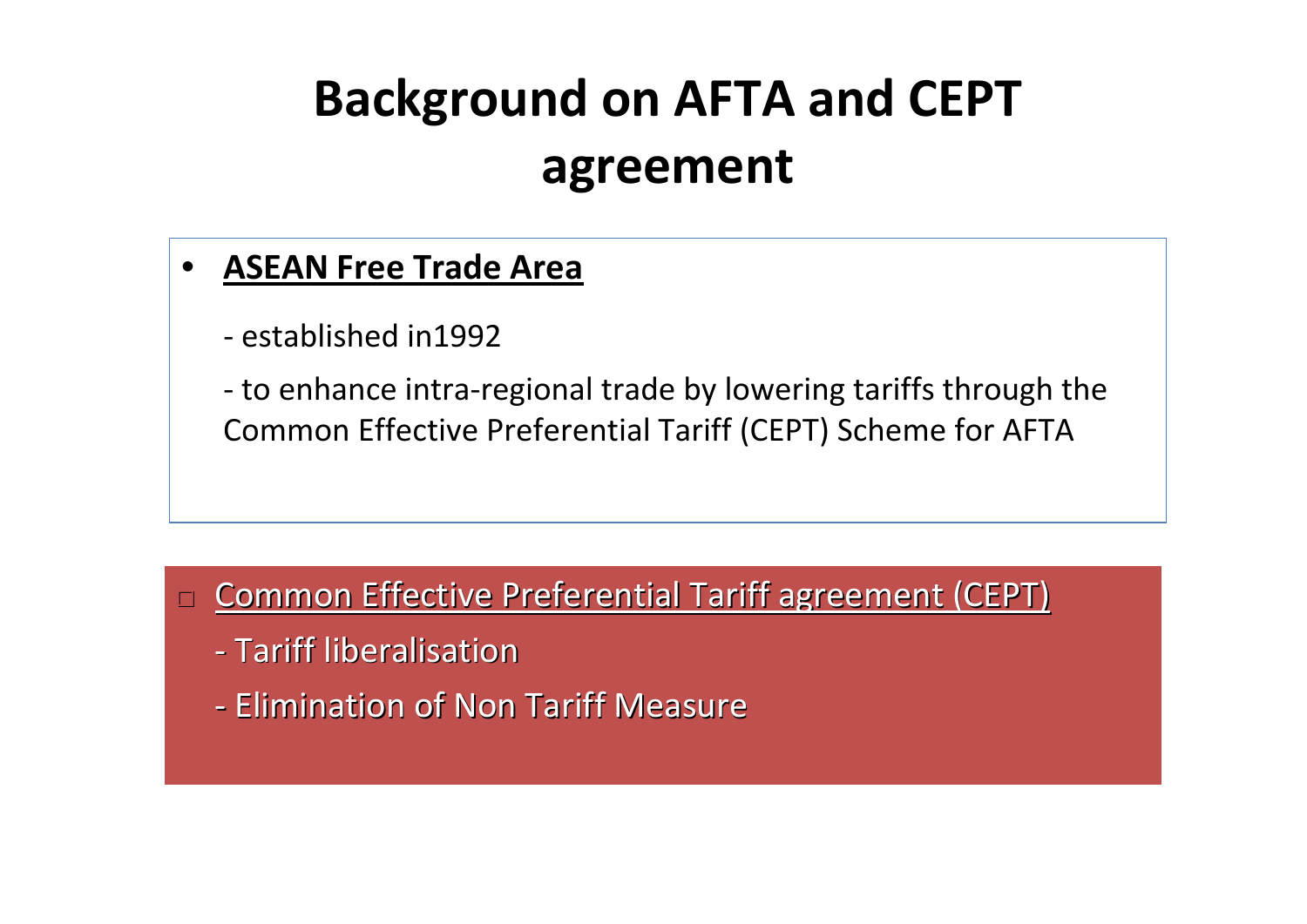

**\*\*except** for **products in SL and HSL**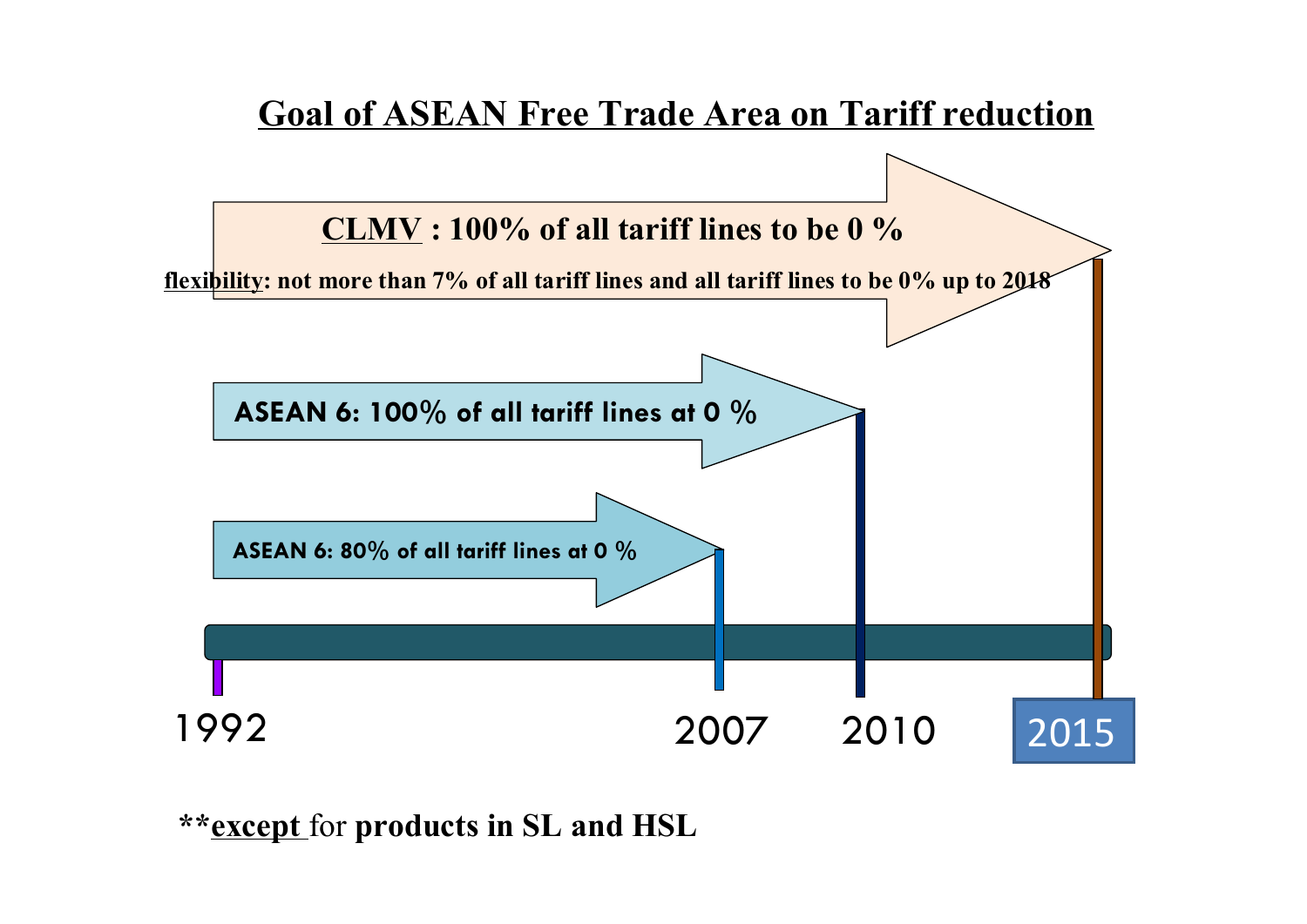# AEC Blueprint **Free Flow of Goods**





*NTBs : Non-Tariff Barriers*

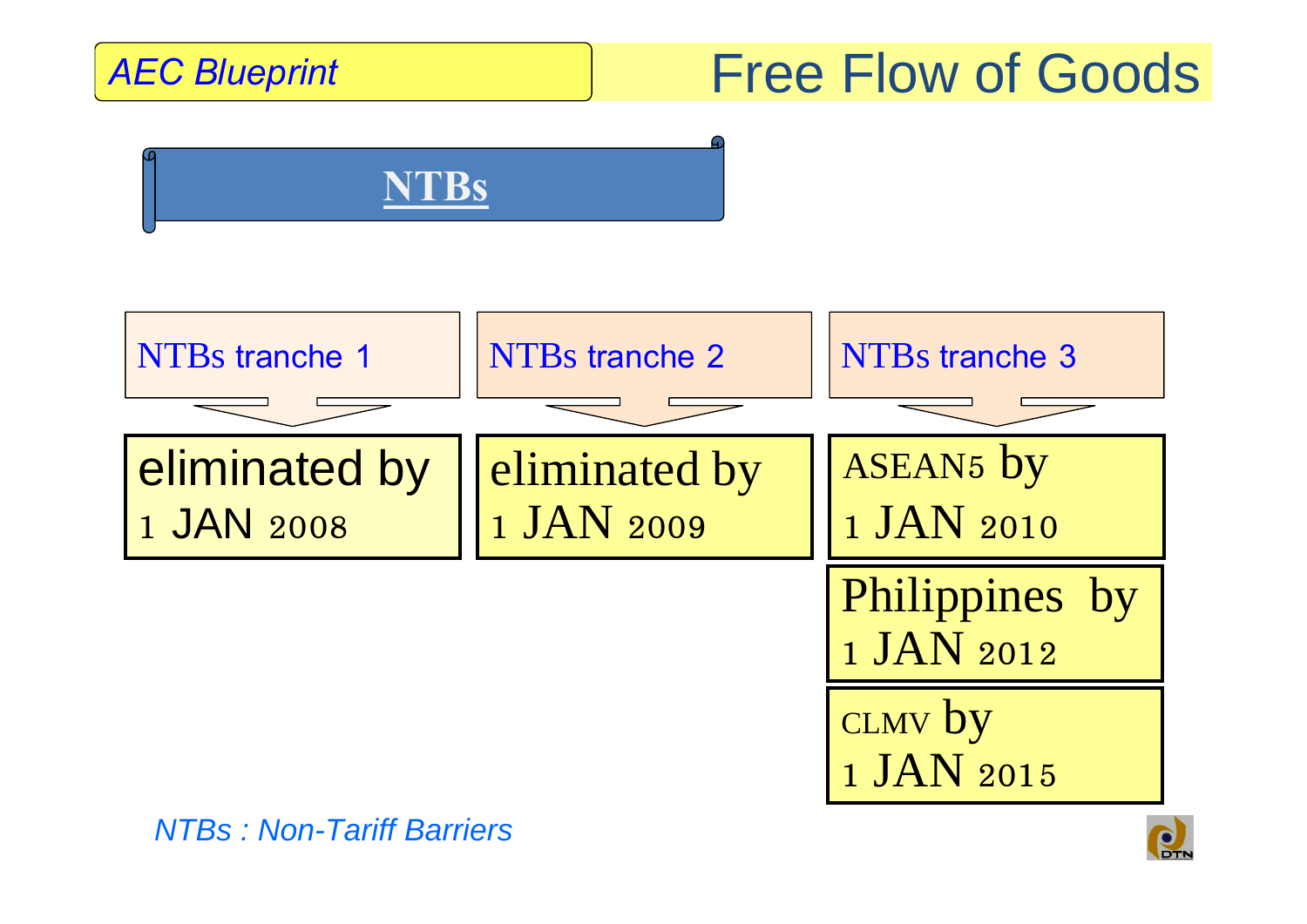# **TARIFF LIBERALISATION**

### **CEPT Implementation**

#### **Current Status**

|                | Products in IL (%)<br>2009 | <b>CEPT Rates in</b><br>IL (2009) |      | <b>Average CEPT Rates</b> |  |
|----------------|----------------------------|-----------------------------------|------|---------------------------|--|
|                |                            | $0 - 5%$                          | 2008 | 2009                      |  |
|                |                            |                                   |      |                           |  |
| <b>ASEAN 6</b> | 99.41                      | 99.71                             | 0.79 | 0.79                      |  |
| <b>CLMV</b>    | 98.60                      | 93.15                             | 3.69 | 3.00                      |  |
| ASEAN10        | 99.09                      | 97.14                             | 1.95 | 1.65                      |  |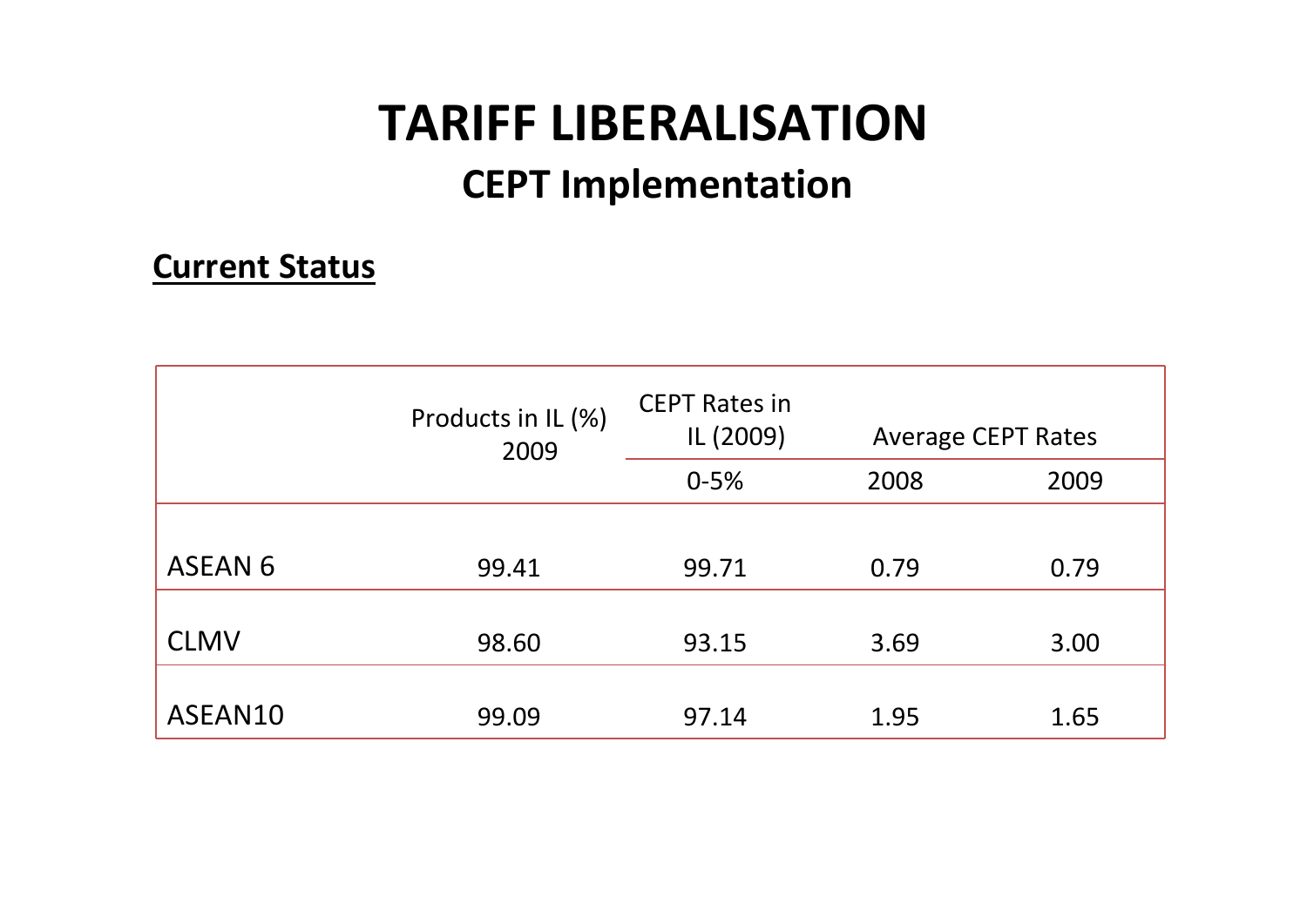| <b>Sensitive list: 0-5%</b>                                        | <b>Thailand</b>    | Coffee, Potatoes, Copra, Cut flowers                                                                                                                                                                                                                                                                           |  |  |
|--------------------------------------------------------------------|--------------------|----------------------------------------------------------------------------------------------------------------------------------------------------------------------------------------------------------------------------------------------------------------------------------------------------------------|--|--|
|                                                                    | <b>Brunei</b>      | Coffee, Tea                                                                                                                                                                                                                                                                                                    |  |  |
|                                                                    | Cambodia           | Meat of poultry, Live fish, some edible vegetables and fruits and<br>some plants<br>Live animal, Bovine, Swine, Poultry, Some Vegetables and fruits, Rice,<br>Tobacco<br>Some live animals, Meat of swine, Poultry, Birds' Eggs, some plants, some<br>fruits, Tobacco<br>Nuts, Coffee, Raw Sugar, Silk, Cotton |  |  |
|                                                                    | <b>Lao PDR</b>     |                                                                                                                                                                                                                                                                                                                |  |  |
|                                                                    | <b>Malaysia</b>    |                                                                                                                                                                                                                                                                                                                |  |  |
|                                                                    | <b>Myanmar</b>     |                                                                                                                                                                                                                                                                                                                |  |  |
|                                                                    | <b>Philippines</b> | Live swine, Live Poultry, Meat of swine, Meat of Poultry, Tapioca,<br>Corn, <b>Sugar</b><br>Live poultry, Meat of poultry, Birds' Eggs, Other live plants, Citrus<br>fruit, Rice, Other prepared / preserved mead, Raw sugar                                                                                   |  |  |
|                                                                    | <b>Vietnam</b>     |                                                                                                                                                                                                                                                                                                                |  |  |
|                                                                    |                    | Singapore &<br><b>None</b><br><b>Indonesia</b>                                                                                                                                                                                                                                                                 |  |  |
| <b>Highly Sensitive List: end</b><br>rates subject to negotiations |                    | Indonesia, Malaysia, Philippines on Rice<br>Indonesia on Sugar                                                                                                                                                                                                                                                 |  |  |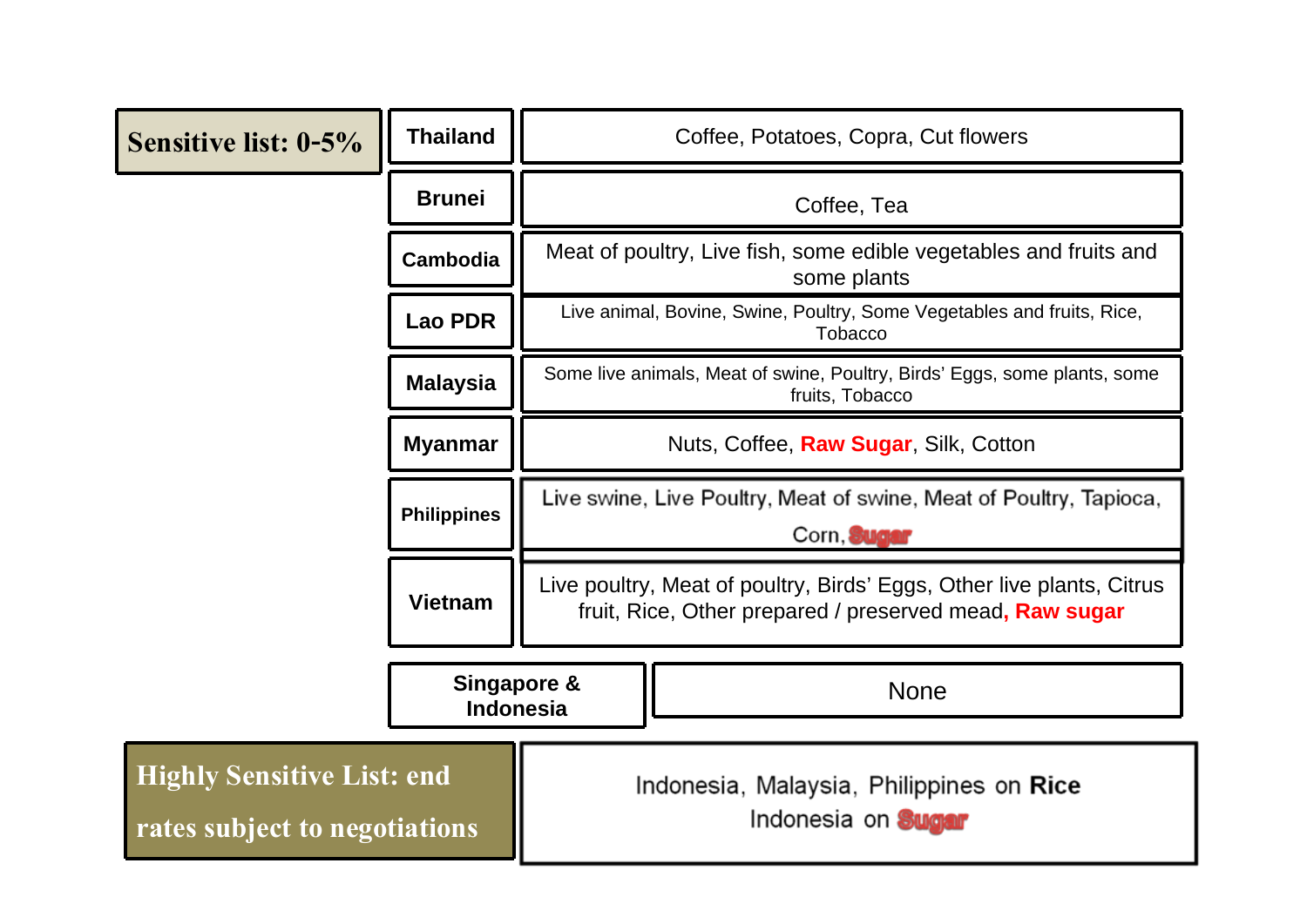# Sugar tariff rates in ASEAN

| <b>ASEAN Member States</b><br>(AMS) | Tariff rates (%)                              | <b>Targeted Tariff rates (%)</b> |
|-------------------------------------|-----------------------------------------------|----------------------------------|
| <b>Brunei</b>                       | $\Omega$                                      | $\Omega$                         |
| Cambodia                            | 5                                             | $\Omega$                         |
| Indonesia (HSL)                     | 30 (HS 1701.11)/40                            | 5 (HS 1701.11)/10 (2015)         |
| Laos                                | $0 - 5$                                       | O                                |
| Malaysia                            | $\overline{0}$                                | $\Omega$                         |
| Myanmar (SL)                        | (MFN: 0.5)                                    | 0.5(2015)                        |
| Philippines (SL)                    | 38                                            | 5(2015)                          |
| Singapore                           | $\overline{0}$                                | $\Omega$                         |
| Thailand                            | $\overline{0}$                                | $\Omega$                         |
| Vietnam (SL)                        | Cane (0-5) 1701.11/1701.99<br><b>Beet</b> (5) | 0-5 (2015/2018)                  |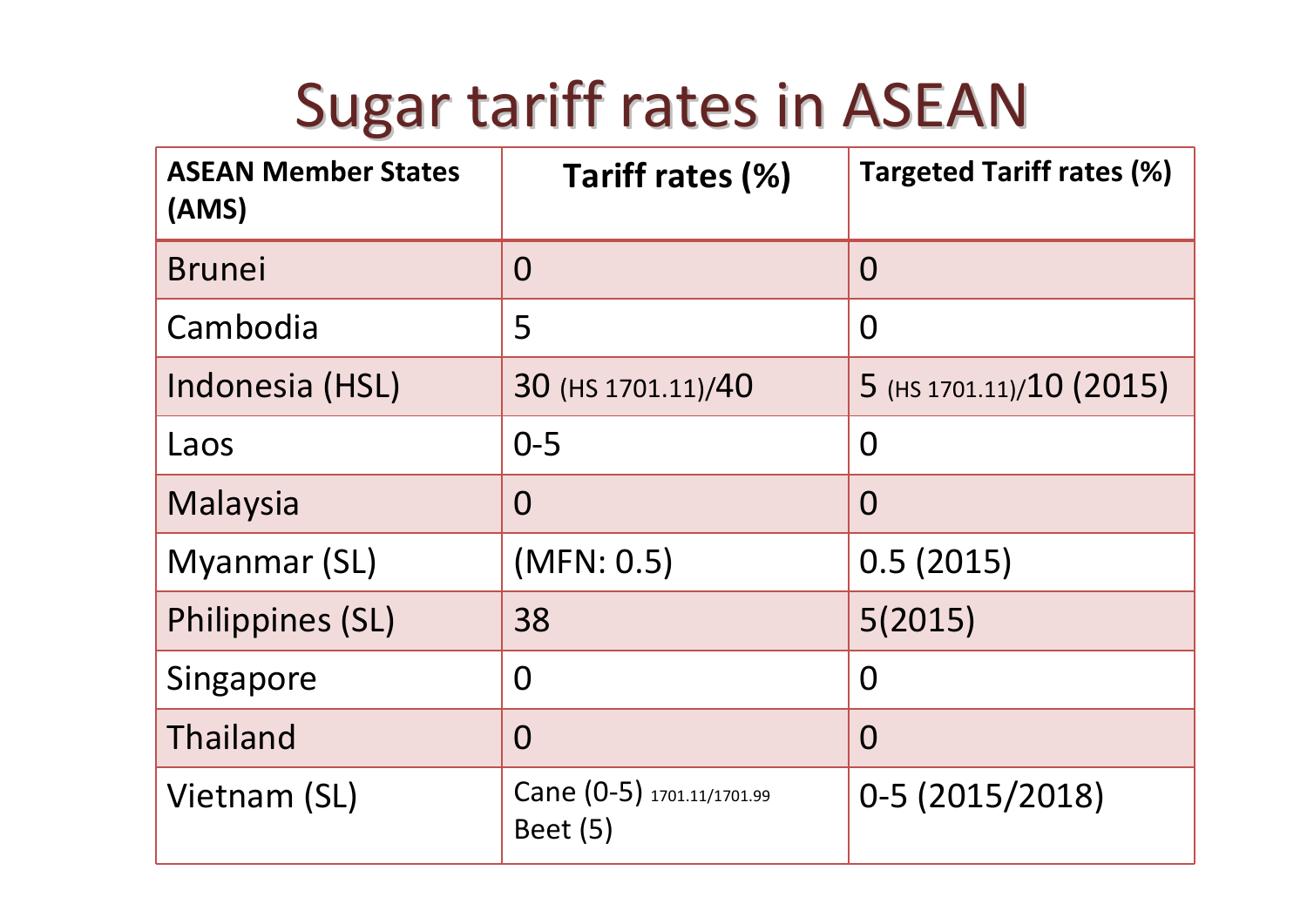# Delays…….

Protocol to Provide Special Consideration to Rice and Sugar



- Justification for request
- Indicative modality for tariff reduction
- Annual Review

**Who request request for the waiver under this Protocol? Protocol?**9 **Indonesia Indonesia**<sup>9</sup>**Philippines Philippines**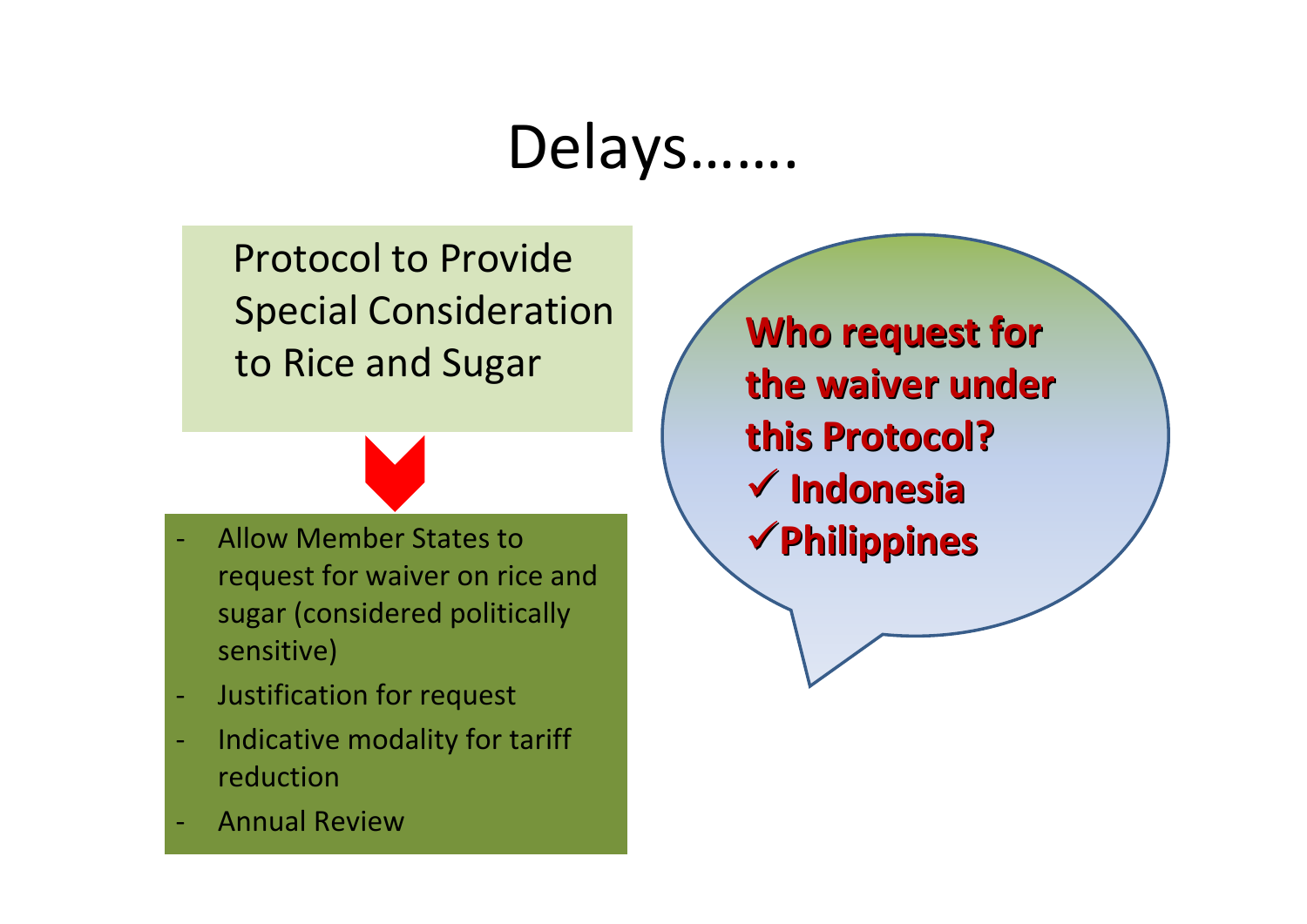# Indonesia's flexibilities

| <b>Products</b>            | 2010 | 2011 | 2012 | 2013 | 2014 | 2015 |
|----------------------------|------|------|------|------|------|------|
|                            |      |      |      |      |      |      |
| <b>Raw Sugar</b>           |      |      |      |      |      |      |
| 1701110010                 | 30%  | 25%  | 20%  | 15%  | 10%  | 5%   |
| 170111<br>170112<br>170190 | 40%  | 35%  | 30%  | 25%  | 20%  | 10%  |
| <b>Refined Sugar</b>       |      |      |      |      |      |      |
| 170199                     | 40%  | 35%  | 30%  | 25%  | 20%  | 10%  |

## 1701110010: ICUMSA Minimal 1200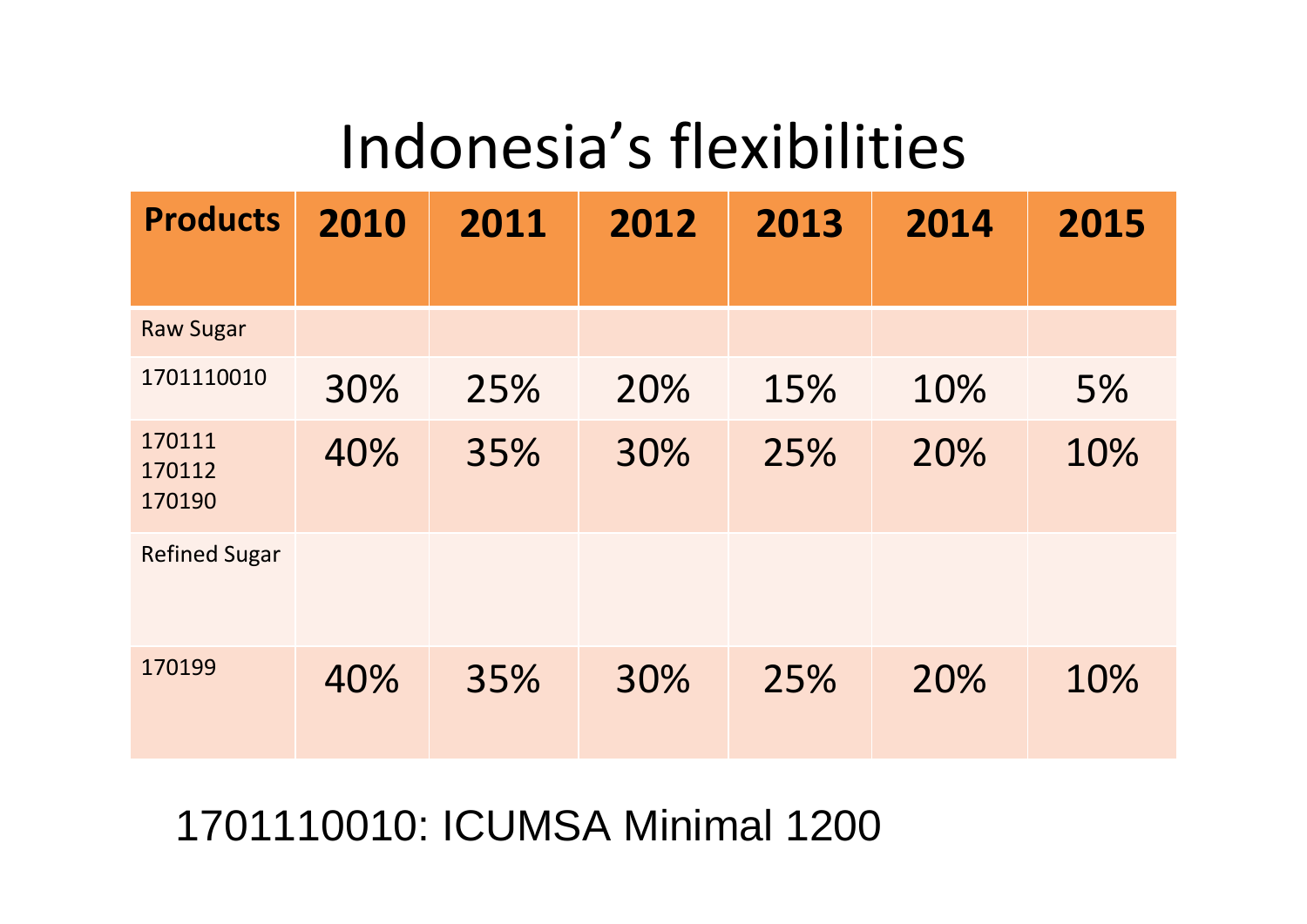# Philippines' flexibilities

| <b>Products 2010 2011</b> |  | $ 2012 $ $ 2013 $ $ 2014 $ |  | 2015 |
|---------------------------|--|----------------------------|--|------|
| <b>SUGAR</b>              |  |                            |  |      |
|                           |  | 38% 38% 28% 18% 10%        |  | 5%   |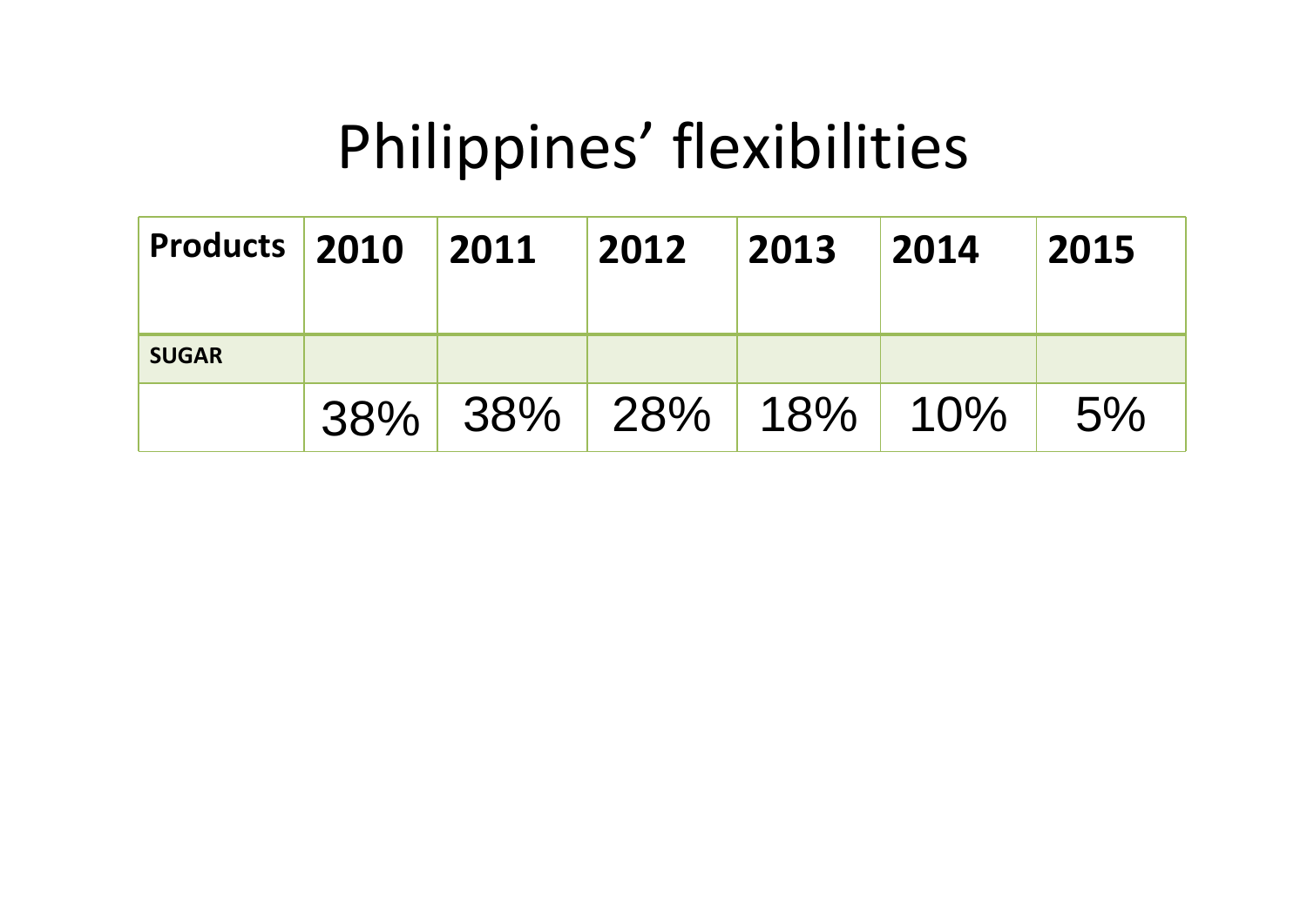## **ASEAN TRADE IN GOODS AGREEMENT :ATIGA**



**ATIGA was signed by the ASEAN Economic Minister during the ASEAN Summit on 26th February 2009 in Thailand**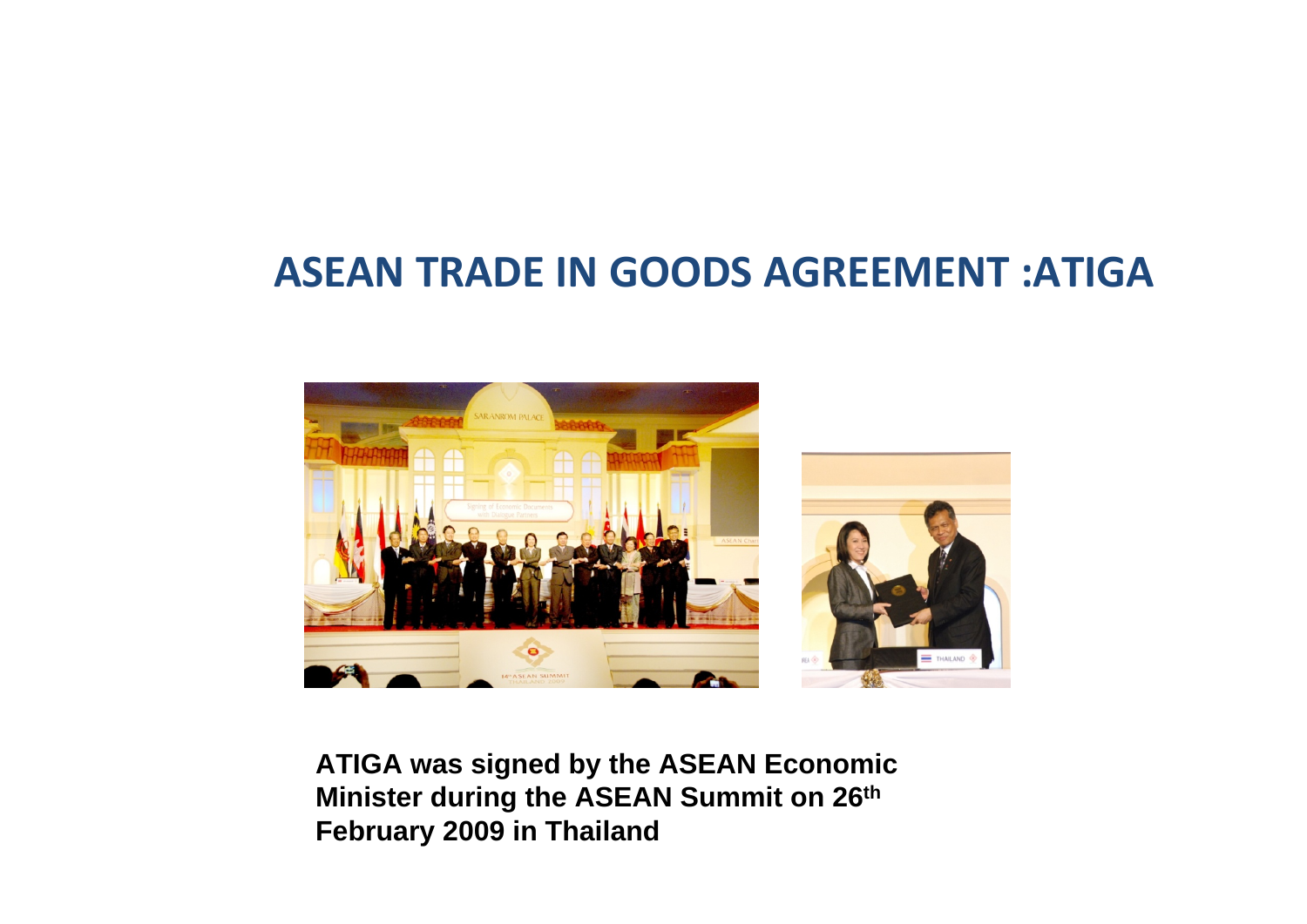## **ATIGA**

#### $\blacksquare$ **Comprehensive coverage:**

#### **CEPT**:

- $\blacktriangleright$ Tariff liberalisation
- ¾General provisions on NTM

#### **ATIGA**:

¾All critical elements of free flow of goods:

- Tariff liberalisation
- Non-Tariff Measures
- Rules of Origin
- Trade Facilitation
- Customs
- Standards and Conformance
- SPS Measures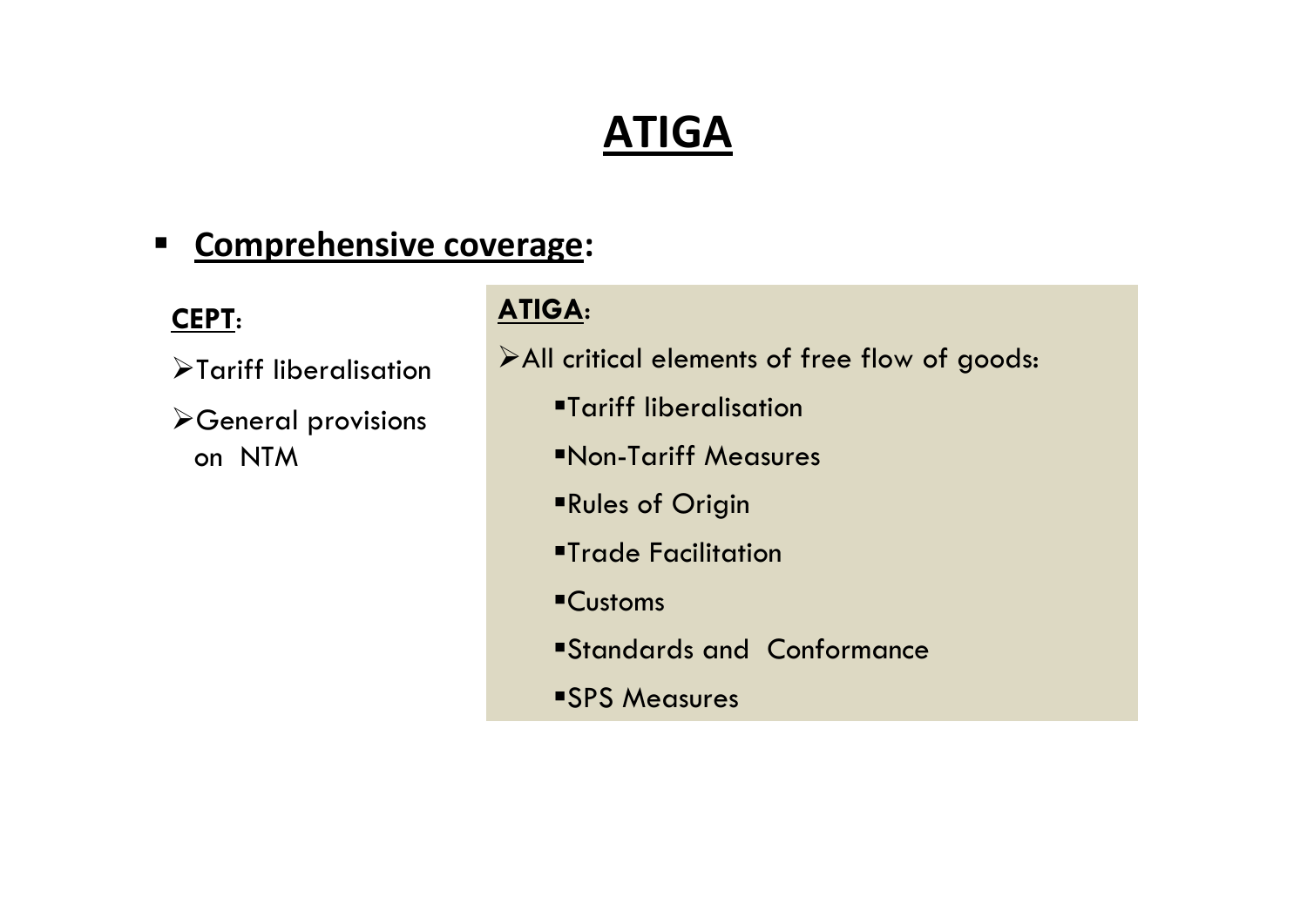## **Agriculture Agriculture Negotiations Negotiations under WTO**

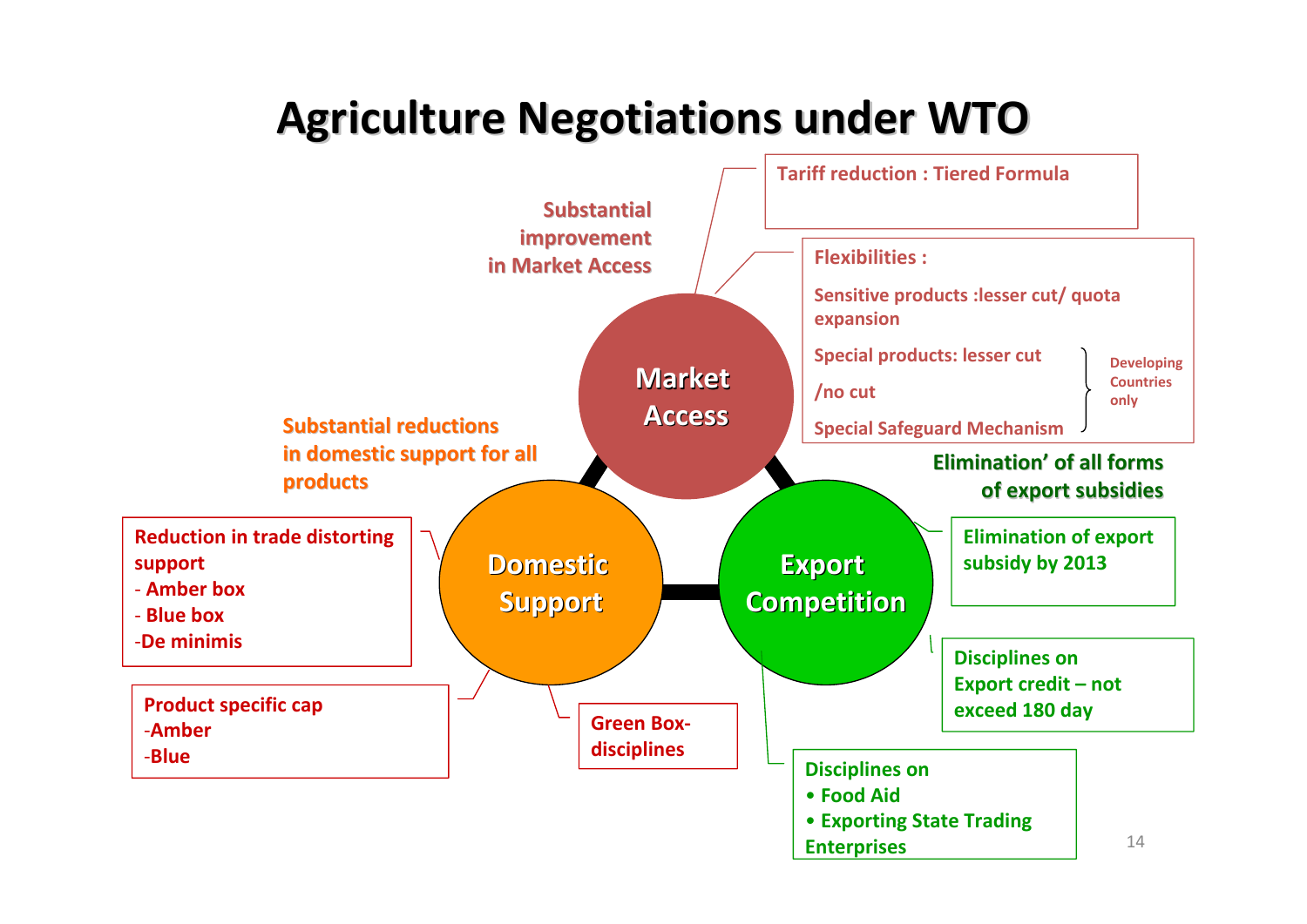## **Tiered Formula Formula**

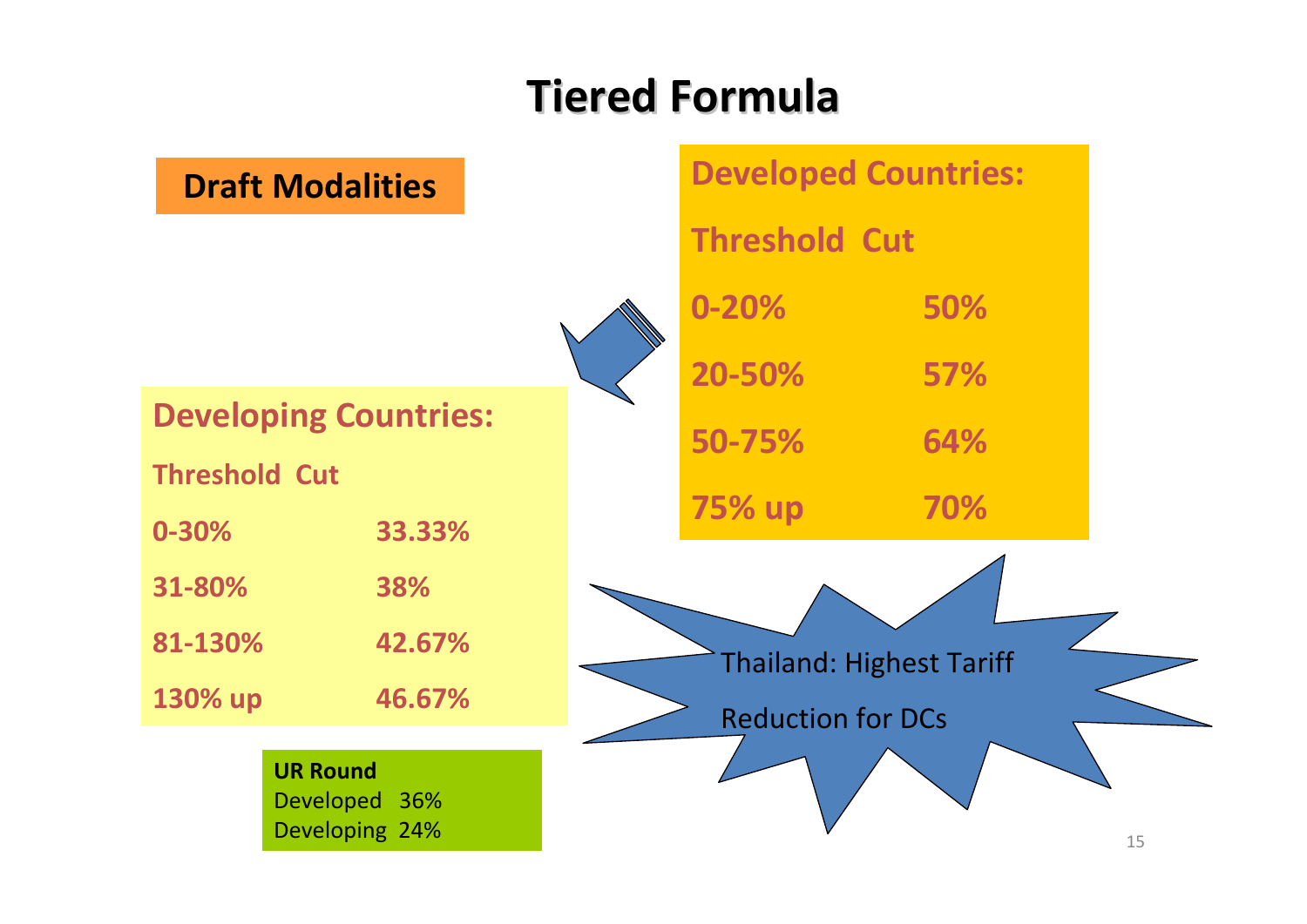# **Sensitive Products**

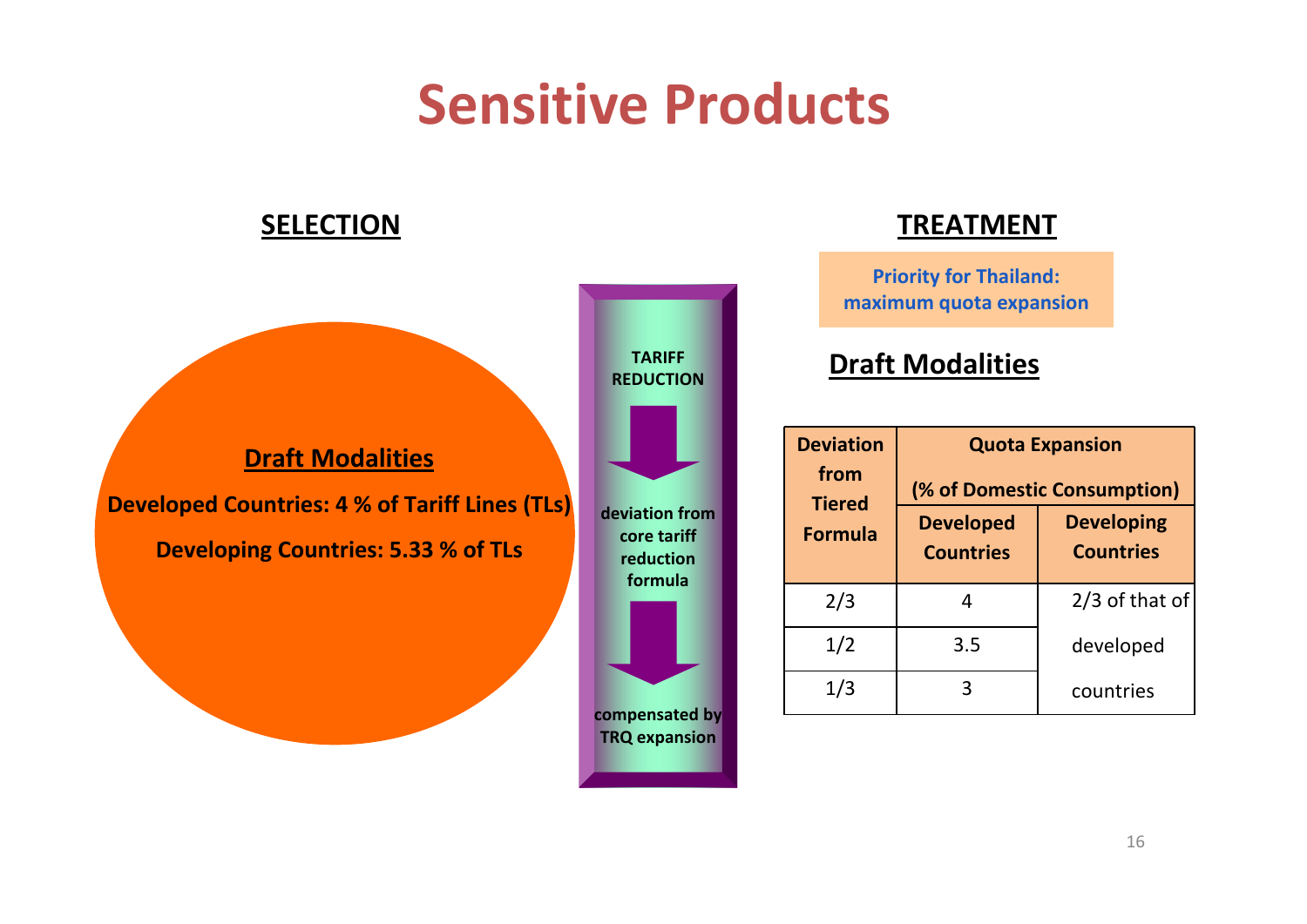# **Special Products Low Ambition**



**High Ambition**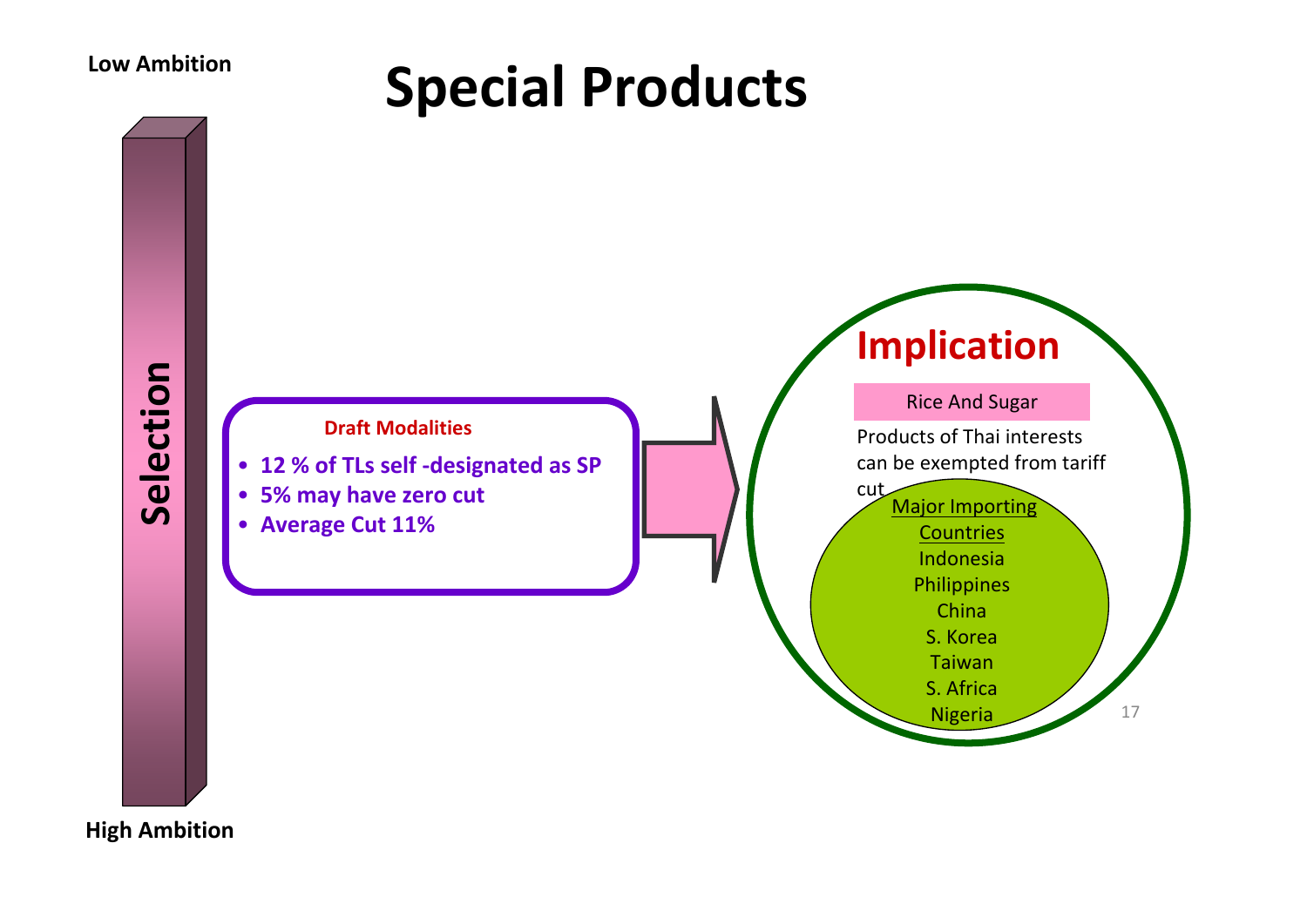# **Special Safeguard Mechanism**

#### **Selection**

‐ **Every product eligible but no more than 2.5 % of TLs** ‐ **Price Cross Check (in principle)**

| <b>Imports Surge (%)</b> | remedy                            |  |
|--------------------------|-----------------------------------|--|
| 120 % Simports<140%      | 1/3 of Doha Bound or 8 percentage |  |
|                          | points over Doha Bound; whichever |  |
|                          | is higher                         |  |
| 140% Simports            | 1/2 of Doha Bound or 12           |  |
|                          | percentage points over Doha       |  |
|                          | Bound; whichever is higher        |  |

Duration: (4) or (8) months in 12 month period For Seasonal Perishable Products: 2 years on, 1 year off provided that during the first two years, SSM has been triggered for more than 12 months

Review: Review with non ‐ binding recommendation after 3 years of SSM application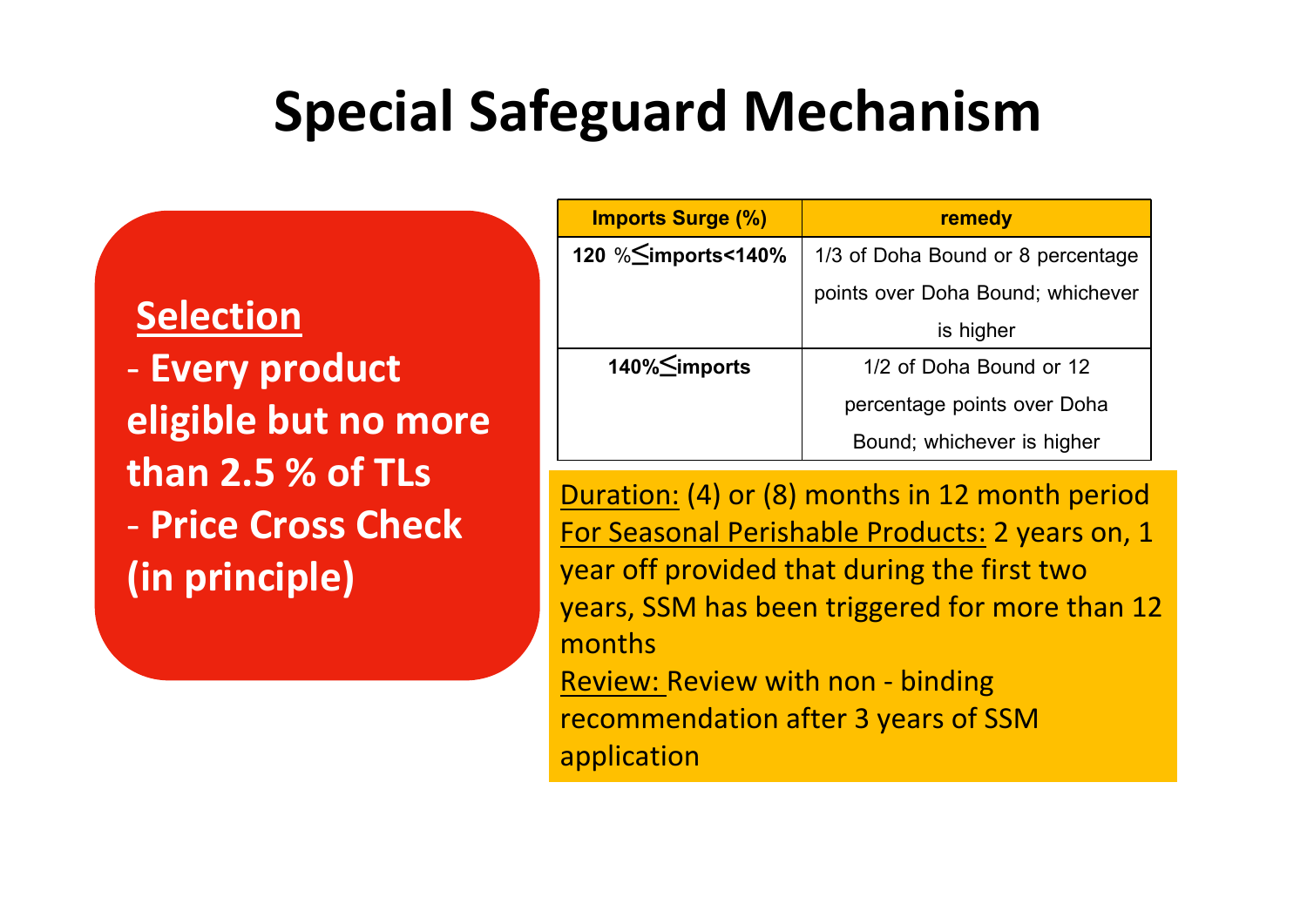#### **Export Subsidies**

(reduction  $\rightarrow$  elimination of both value and volume / Elimination Schedule)

**Export Credits, insurance and guarantees**

(ensure fair and commercialbase competition)



#### **Food Aid**

(avoid surplus disposal from some donorsincl. tied food aid)

#### **State Trading Enterprise**

(ensure fair competition in the world market / elimination of monopoly power and government financing)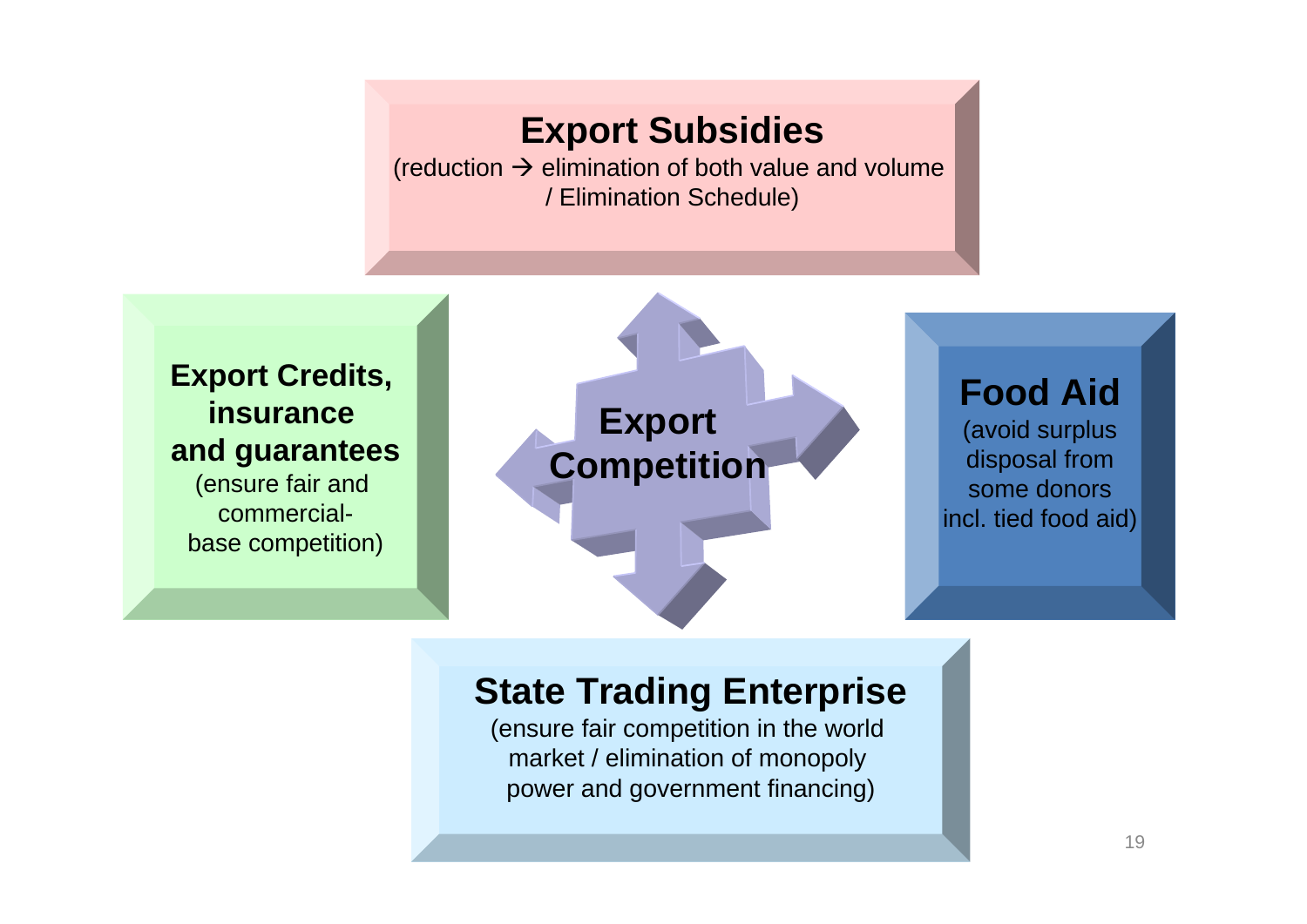## Elimination of all forms of export subsidies

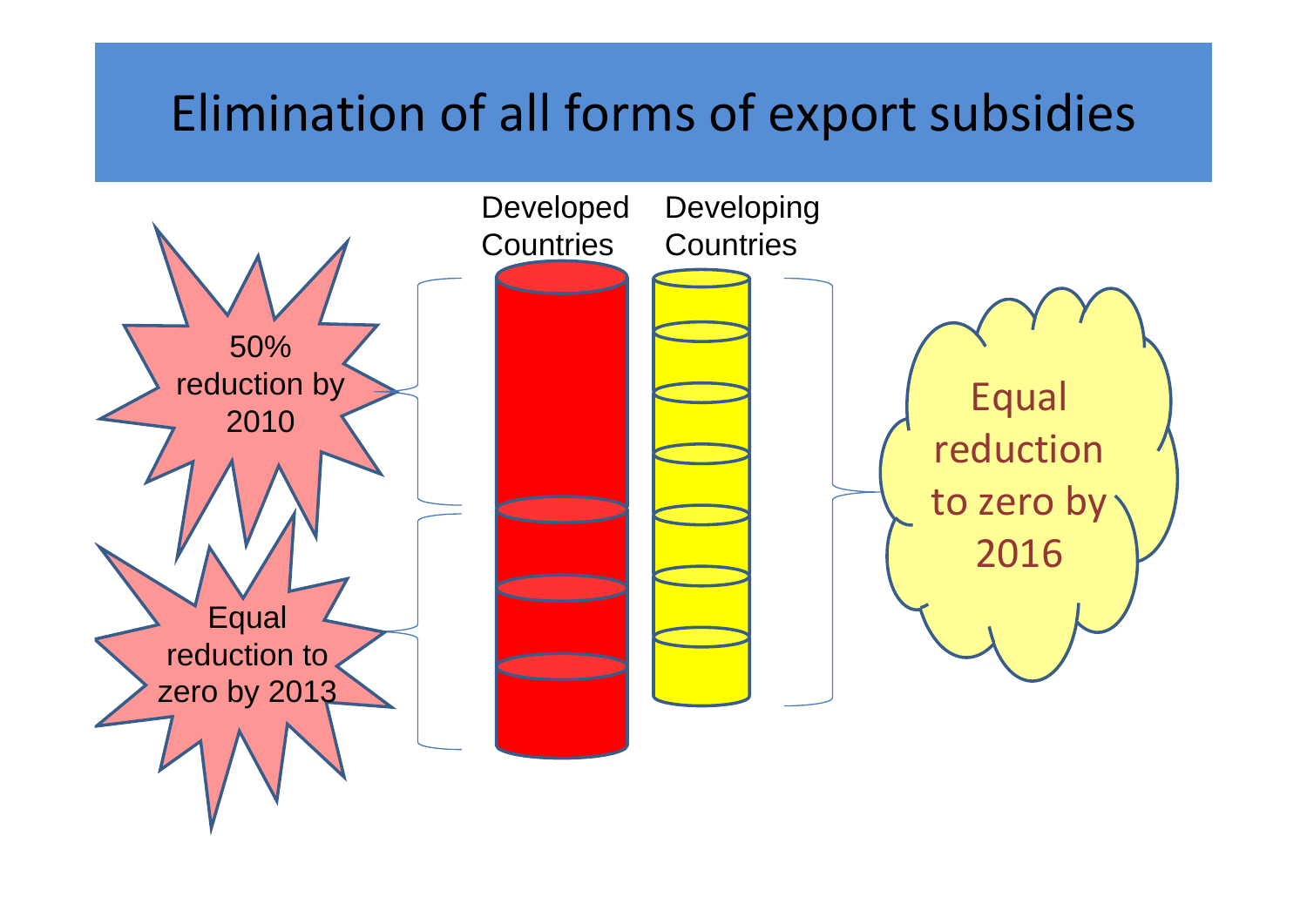# POSSIBILITIES? For

#### **DEVELOPING COUNTRIES Preference**  $SSG$ **Erosion** Sensitive **Product! Sensitive Products Tropical SSM ProductsDEVELOPED COUNTRIES**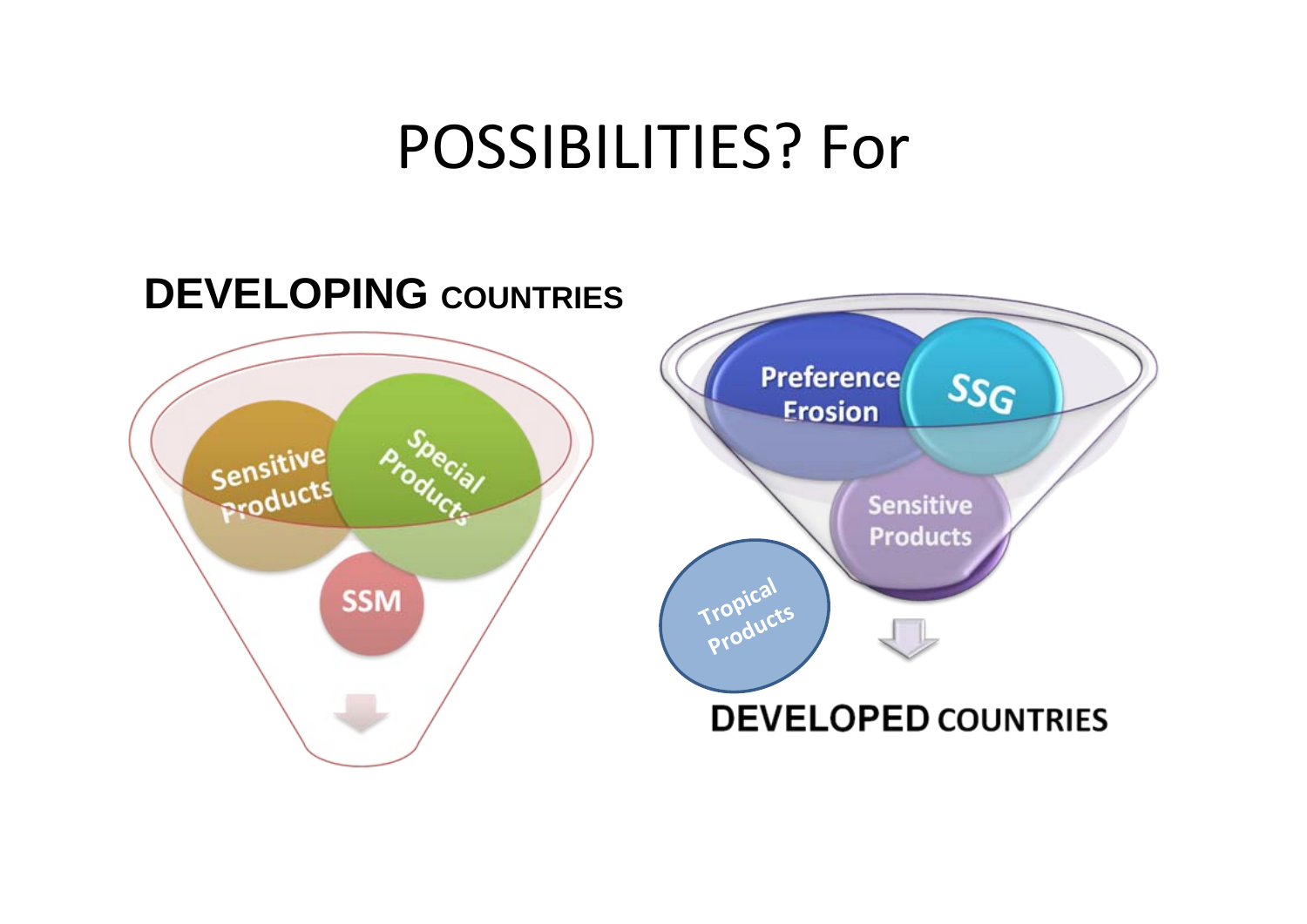

**Signed**: **<sup>27</sup> FEB <sup>2009</sup> <sup>14</sup>th ASEAN Summit, Hua Hin, Thailand**

**Entry into Force:**

- ■ AANZFTA มีผลบังคับใช้จะแตกต่างกันสำหรับประเทศภาคีขึ้นอยู่กั AANZFTA มผลบงคบเช<sub>็</sub>จะแตกตางกนสาหรบบระเทศภาคขนอยูกบ<br>กระบวนการภายในของแต่ละประเทศ
- **By 12 March 2010 AANZFTA has been effective in 9 Countries ไดแก Australia, New Zealand, Brunei, Myanmar, Malaysia, Philippines, Singapore, Vietnam and Thailand<sup>ก</sup>**
- **The Rest (Cambodia, Indonesia and Laos) 60 days after the date of notification**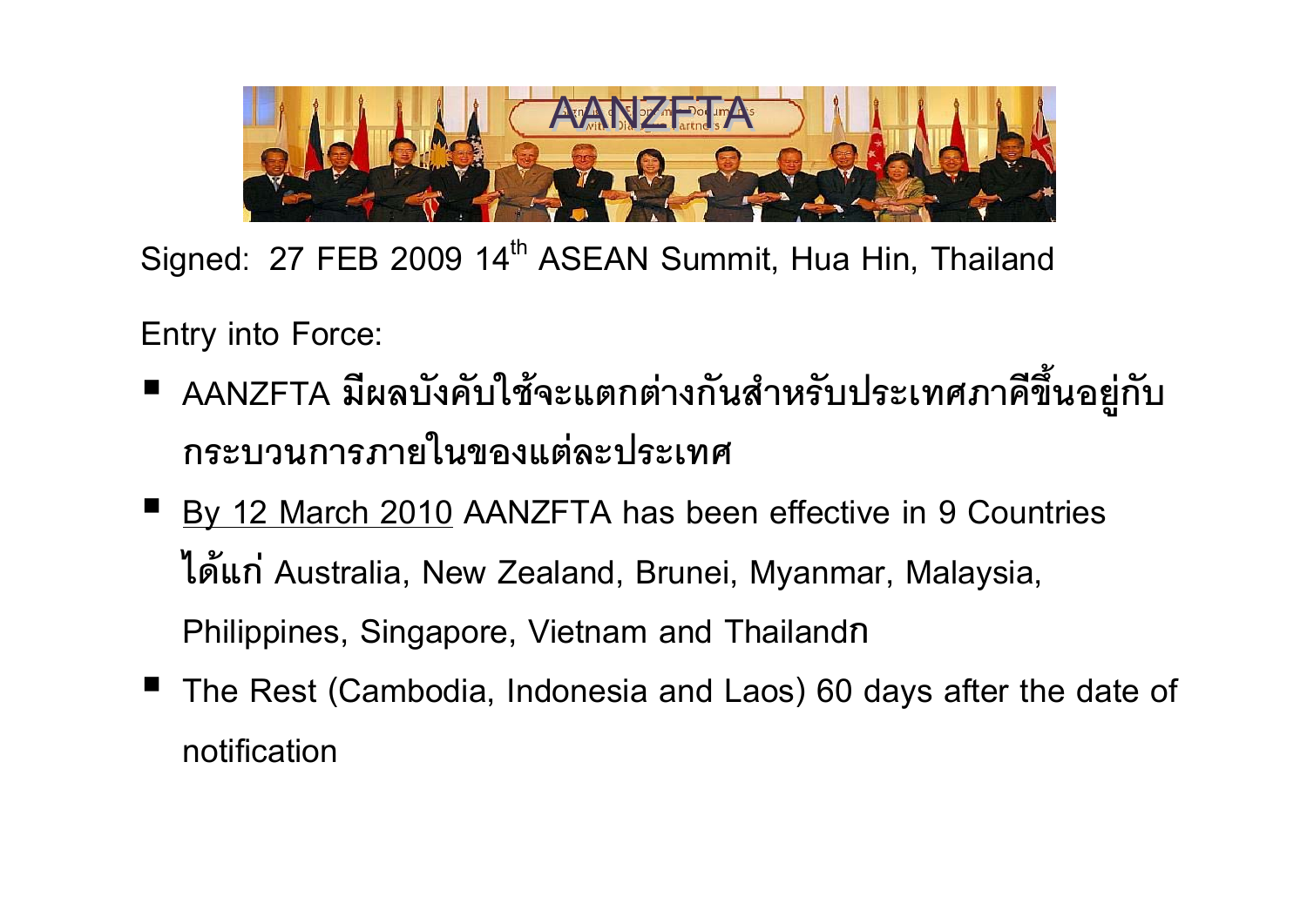**Scope of AANZFTA**

## **Comprehensive Tariff Reduction Rules of Origin SPS StandardSafeguard Investment InvestmentIntellectual Property ServicesEconomic Economic Cooperation Cooperation Competition Competition Policy**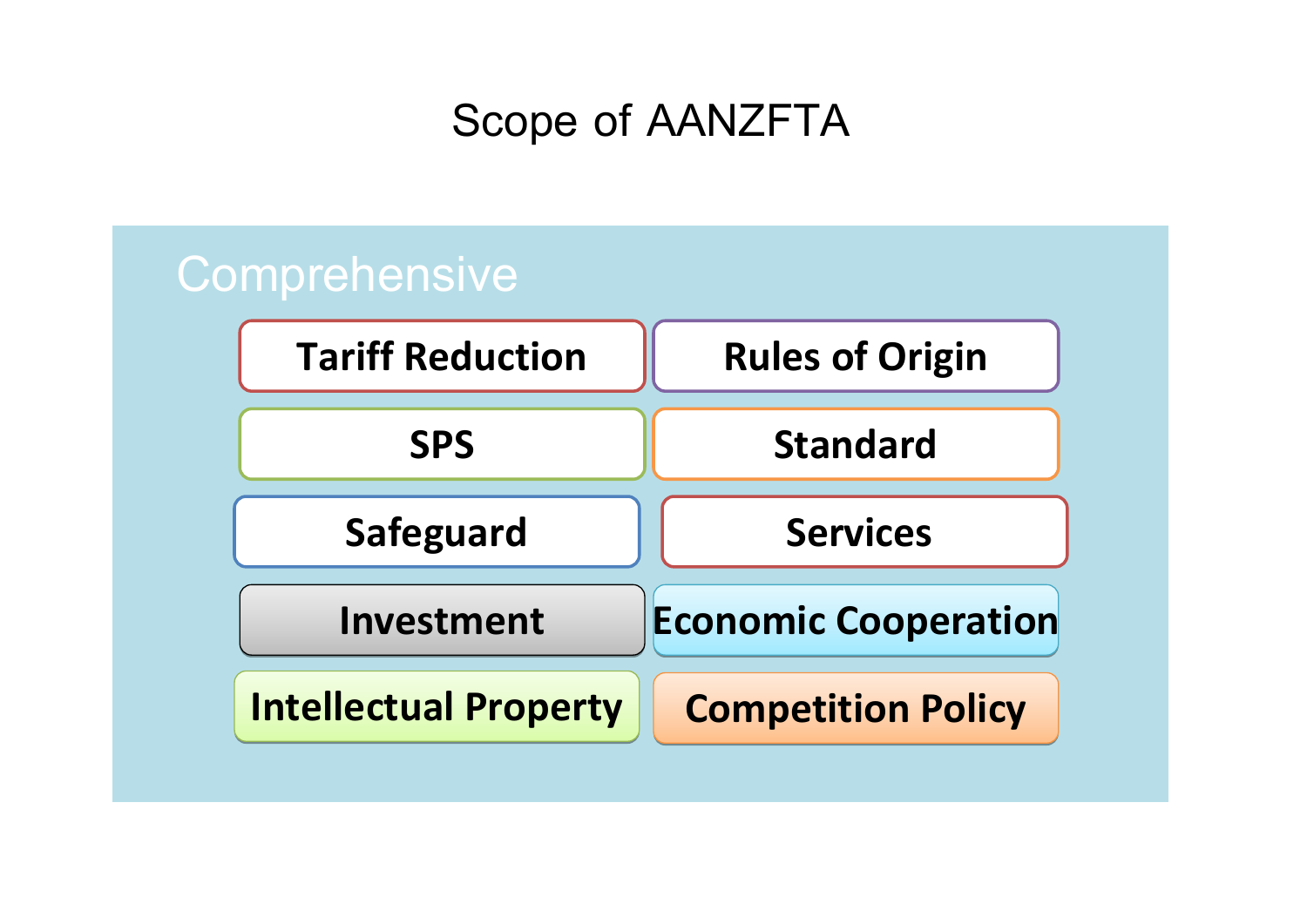## **Thailand's market access commitments**

|                          | <b>AANZFTA</b>           | <b>TAFTA</b>           | <b>TNZCEP</b>  |
|--------------------------|--------------------------|------------------------|----------------|
|                          |                          |                        |                |
| Trade in                 | 12 MAR 2010 $=$          | 1 JAN 2010 = $93.28\%$ | 1 JAN 2010 $=$ |
| Goods                    | 72.29%                   | 1 JAN 2015 = $99.00\%$ | 89.72%         |
| $(\%$ of                 | 1 JAN 2015 = 89.77%      | 1 JAN 2020 = 99.60%    | 1 JAN 2015 $=$ |
| products<br>that tariffs | 1 JAN 2020 = 98.80%      | 1 JAN 2025 $=$         | 99.29%         |
| are                      | (Exemption: Cut flowers) | 100.00%                | 1 JAN 2020 $=$ |
| eliminated to<br>zero    | and TRQ products)        |                        | 99.85%         |
| percent)                 |                          |                        | 1 JAN 2025 $=$ |
|                          |                          |                        | 100.00%        |
|                          |                          |                        |                |